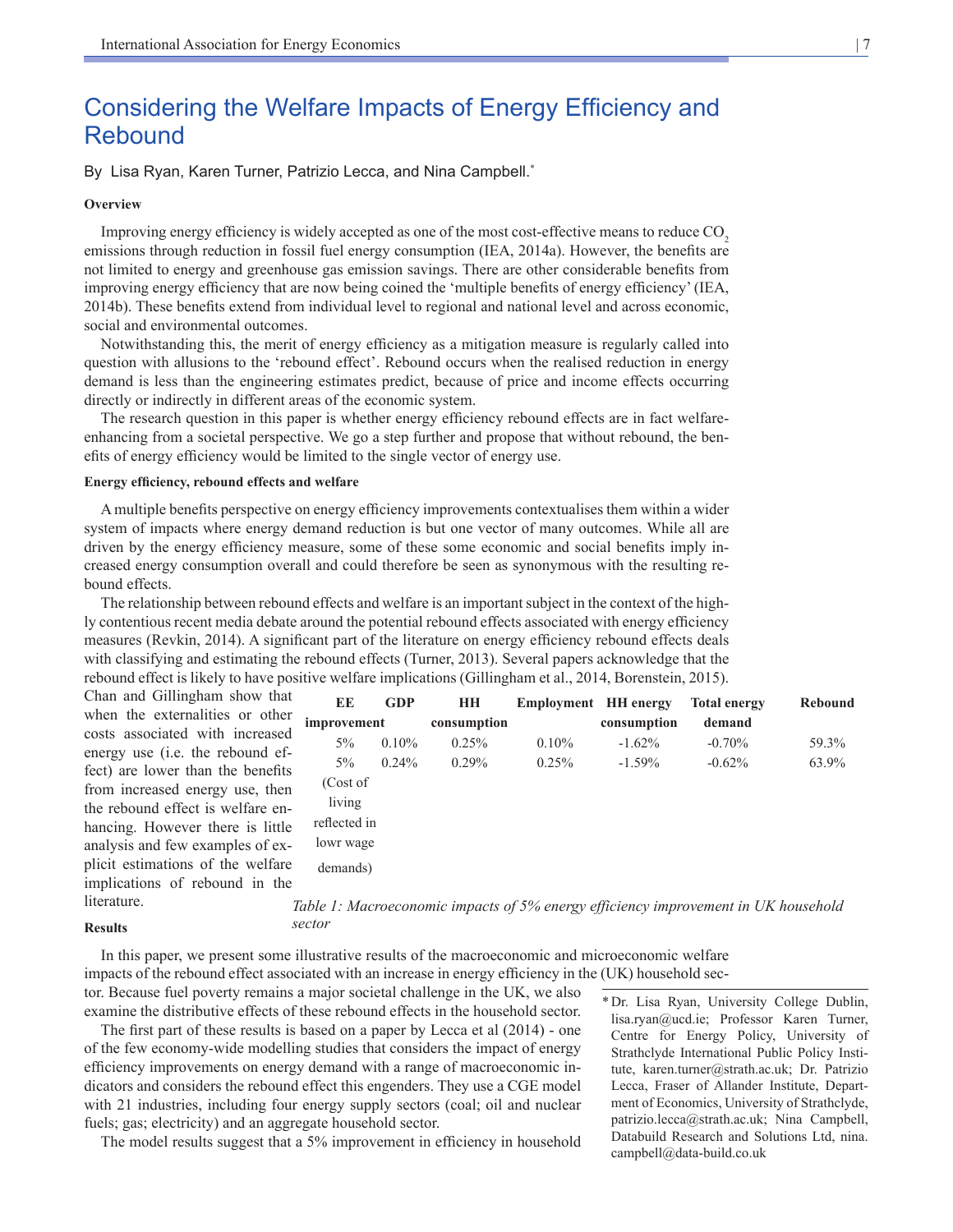energy use (introduced as a costless public good in order to focus on the response to the pure efficiency effect) would have positive effects on the national economy (Table 1). In this case, if we compare the value of an increase of 0.1% GDP (£1713.9 million in 2013) with the value of the energy not saved as a result of the rebound effect (£526.8 million), it appears a priori that the net rebound effect is welfareincreasing.

Policy makers concerned with fuel poverty will question the impact of these welfare effects at a microeconomic level on different household income groups. To answer this question, we have run an illustrative simulation using Lecca et al's model<sup>1</sup>, but focussing on an improvement in the efficiency of electricity and gas use in household heating and lighting, as these are are the main concern in a fuel poverty context. We do not simulate a change in efficiency in the fuel use involved in running private cars, but this could be one area where households decide to reallocate income savings. The results are presented in Table 2 for UK households broken into income quintiles, with the lowest household income group identified as HH 1. There we focus, for electricity and gas in turn, on what happens to (a) overall household expenditure on physical energy (taking the impacts of full economy-wide adjustment into account); (b) this spend as a share of total income (as an indicator of whether the degree of 'fuel poverty' rises or falls); (c) total household rebound in this energy use (which equates to (a) and, again, is not limited to direct rebound).

|                 | Change in household electricity use (%) |                                       |       | Change in household gas use (%) |                                       |       |
|-----------------|-----------------------------------------|---------------------------------------|-------|---------------------------------|---------------------------------------|-------|
|                 |                                         | Overall As share income Total rebound |       |                                 | Overall As share income Total rebound |       |
| <b>HH 1</b>     | $-3.02$                                 | $-3.17$                               | 39.69 | $-3.01$                         | $-3.17$                               | 39.72 |
| HH <sub>2</sub> | $-3.51$                                 | $-3.66$                               | 29.76 | $-3.51$                         | $-3.66$                               | 29.79 |
| HH <sub>3</sub> | $-3.27$                                 | $-3.42$                               | 34.70 | $-3.26$                         | $-3.42$                               | 34.73 |
| HH <sub>4</sub> | $-3.04$                                 | $-3.19$                               | 39.23 | $-3.04$                         | $-3.19$                               | 39.26 |
| <b>HH 5</b>     | $-2.90$                                 | $-3.06$                               | 41.91 | $-2.90$                         | $-3.05$                               | 41.94 |

*Table 2: Impacts on electricity and gas use in different household income quintiles from 5% increase in the efficiency of use of both fuels*

The results in Table 2 indicate that the lowest and highest income groups rebound the most in their use of electricity and gas, due to a combination of energy intensity (with lower income groups spending a larger share of their income on energy) and the strength of income effects (where higher income households have a greater share of their income deriving from returns to labour and capital).

The key result in terms of welfare, however, is that all income groups enjoy the benefit of a reduced share of their income spent on electricity and gas bills as a result of the energy efficiency improvement. Mid-range income groups (HH 2 and HH 3) are the greatest beneficiaries in this respect (both actually increase the share of income that they are able to save) . The lowest household income group (HH 1) also realises a net welfare benefit in this respect, although it is also the group that reallocates the largest share of its expenditure towards other energy uses, with expenditure on refined oils (primarily petrol and diesel to run cars) rising overall and as a share of total income by just over 12%. Therefore, in terms of welfare, the benefit of energy savings is distributed quite equally across income groups.

#### **Conclusions**

Macroeconomic rebound effects appear to be generally welfare-enhancing, with, for example, Lecca et al. (2014) showing that a 5% average increase in household energy efficiency in the UK can increase GDP by 0.1% with a rebound effect of approximately 60%. While the rebound effects are significant, the welfare gains are likely to compensate the energy loss. The results also showed in this case that all income groups benefit from the welfare impacts of energy efficiency improvements, with a greater drop in the real share of income spent on electricity and gas than the drop in energy use.

For policy makers, these results suggest that when, as in this case, the net welfare effects of rebound are positive, the policy should not attempt to remove the rebound effect but rather attempt to maximise the net benefits, while adjusting CO2 emissions emissions forecasts to account for the rebound effects and the reduced CO2 emissions savings that will be achieved through energy efficiency measures. When carrying out a regulatory impact assessment of potential energy efficiency policies, a full welfare analy